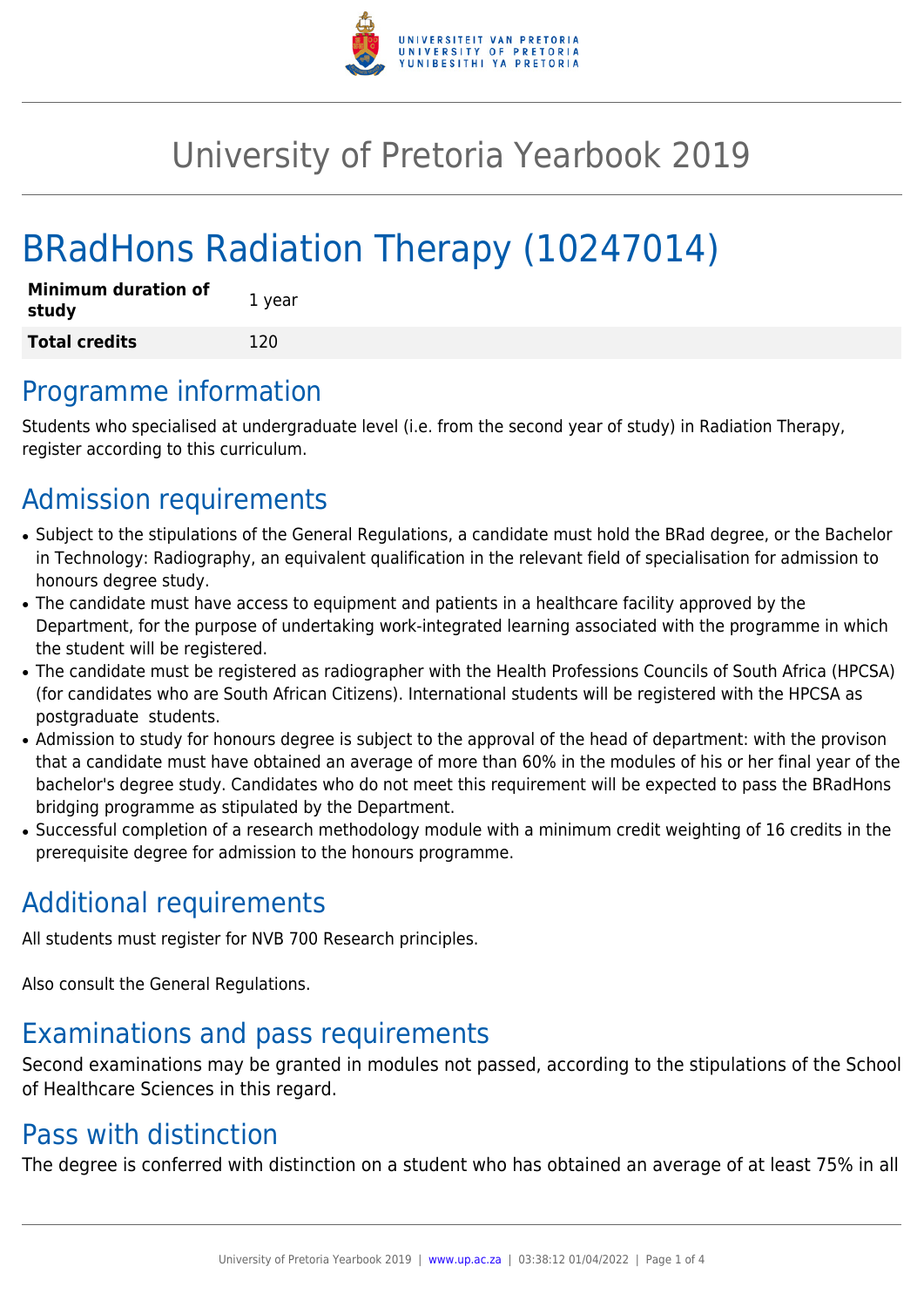

the modules for the degree.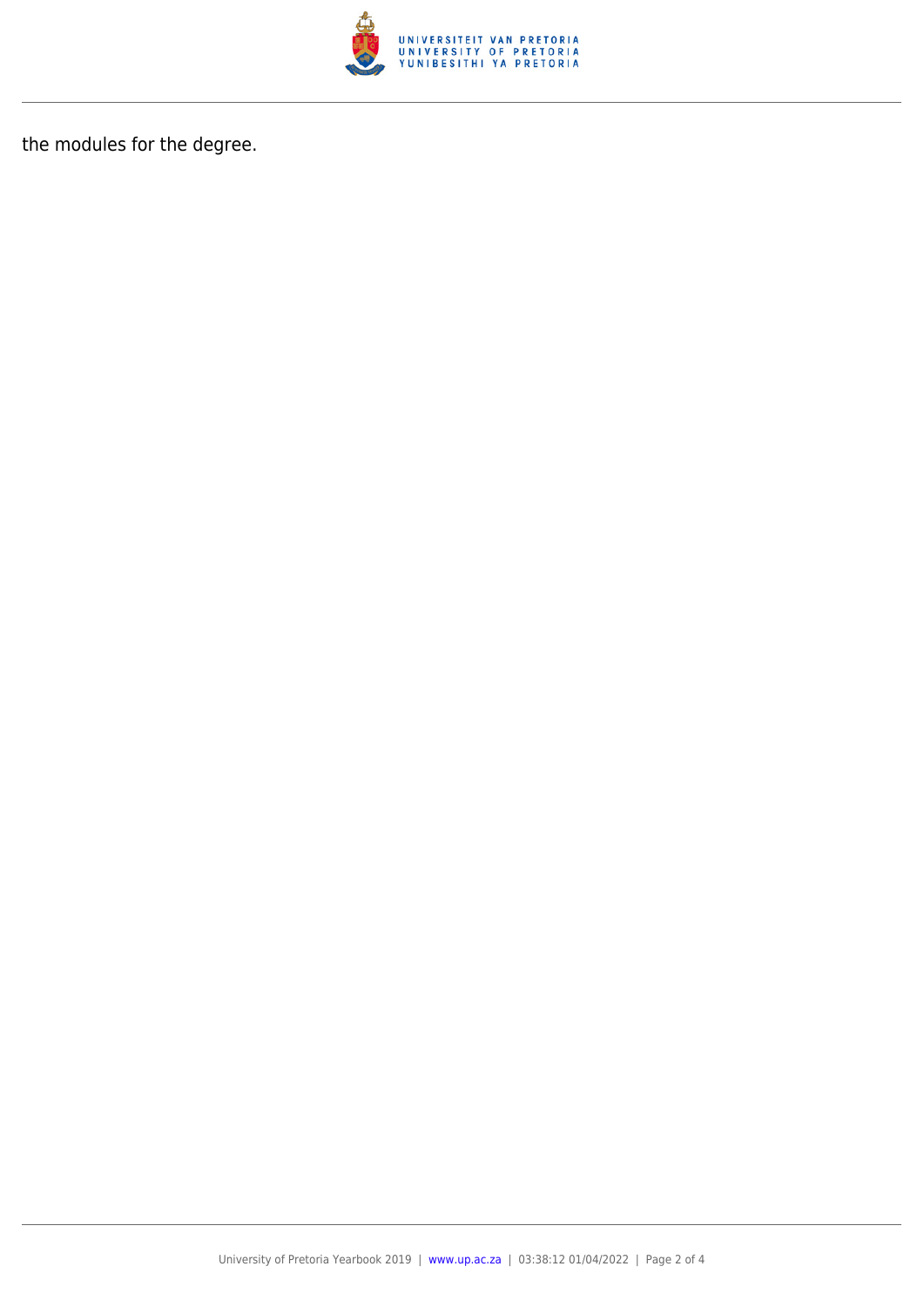

## Curriculum: Final year

**Minimum credits: 120**

## **Fundamental modules**

## **Research principles 700 (NVB 700)**

| <b>Module credits</b>         | 5.00                           |
|-------------------------------|--------------------------------|
| <b>Prerequisites</b>          | No prerequisites.              |
| <b>Contact time</b>           | 1 discussion class per week    |
| <b>Language of tuition</b>    | Module is presented in English |
| <b>Department</b>             | Radiography                    |
| <b>Period of presentation</b> | Semester 1                     |
| <b>Module content</b>         |                                |

Development and submission of a research protocol.

## **Core modules**

## **Dosage planning 700 (DSB 700)**

| 30.00                                                                 |
|-----------------------------------------------------------------------|
| No prerequisites.                                                     |
| 1 practical per week, 1 discussion class per week, 1 lecture per week |
| Module is presented in English                                        |
| Radiography                                                           |
| Year                                                                  |
|                                                                       |

### **Module content**

Brachytherapy. ICRU level-3 Radiation dose planning. Stereotactic radio-surgery and stereotactic radiotherapy. Image based and image guided radiotherapy. Large field irradiation with photons. Current trends in Electron Therapy, proton therapy, heavy particle therapy and neutron therapy treatment planning and delivery.

### **Oncological behavioural sciences 700 (OKG 700)**

| 25.00                                           |
|-------------------------------------------------|
| No prerequisites.                               |
| 1 discussion class per week, 1 seminar per week |
| Module is presented in English                  |
| Radiography                                     |
| Year                                            |
|                                                 |